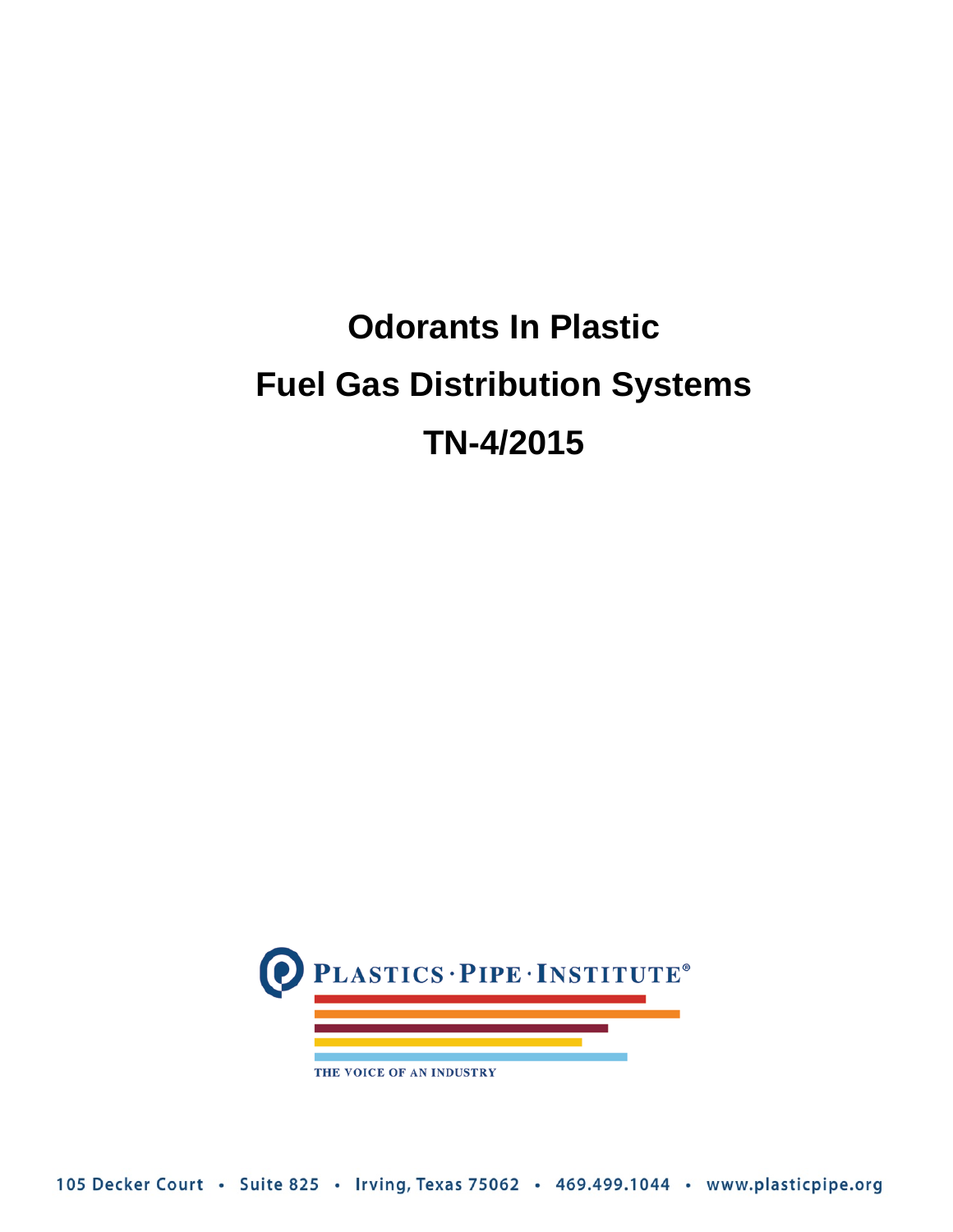## **Foreword**

This report was developed and published with the technical help and financial support of the members of the PPI (Plastics Pipe Institute, Inc.). The members have shown their interest in quality products by assisting independent standards-making and user organizations in the development of standards, and also by developing reports on an industry-wide basis to help engineers, code officials, specifying groups, and users.

The purpose of this Technical Note is to provide recommendations for the use of odorants in gas pipelines that are manufactured of plastic materials.

This report has been prepared by PPI as a service of the industry. The information in this report is offered in good faith and believed to be accurate at the time of its preparation, but is offered "as is" without any express or implied warranty, including WARRANTIES OF MERCHANTABILITY AND FITNESS FOR A PARTICULAR PURPOSE. Any reference to or testing of a particular proprietary product should not be construed as an endorsement by PPI, which does not endorse the proprietary products or processes of any manufacturer. The information in this report is offered for consideration by industry members in fulfilling their own compliance responsibilities. PPI assumes no responsibility for compliance with applicable laws and regulations.

PPI intends to revise this report from time to time, in response to comments and suggestions from users of the report. Please send suggestions of improvements to the address below. Information on other publications can be obtained by visiting the web site.

> The Plastics Pipe Institute, Inc. www.plasticpipe.org

This Technical Note, TN-4, was first issued in 1971 and was revised in 1998, 1999, 2000, 2009, and June 2015.